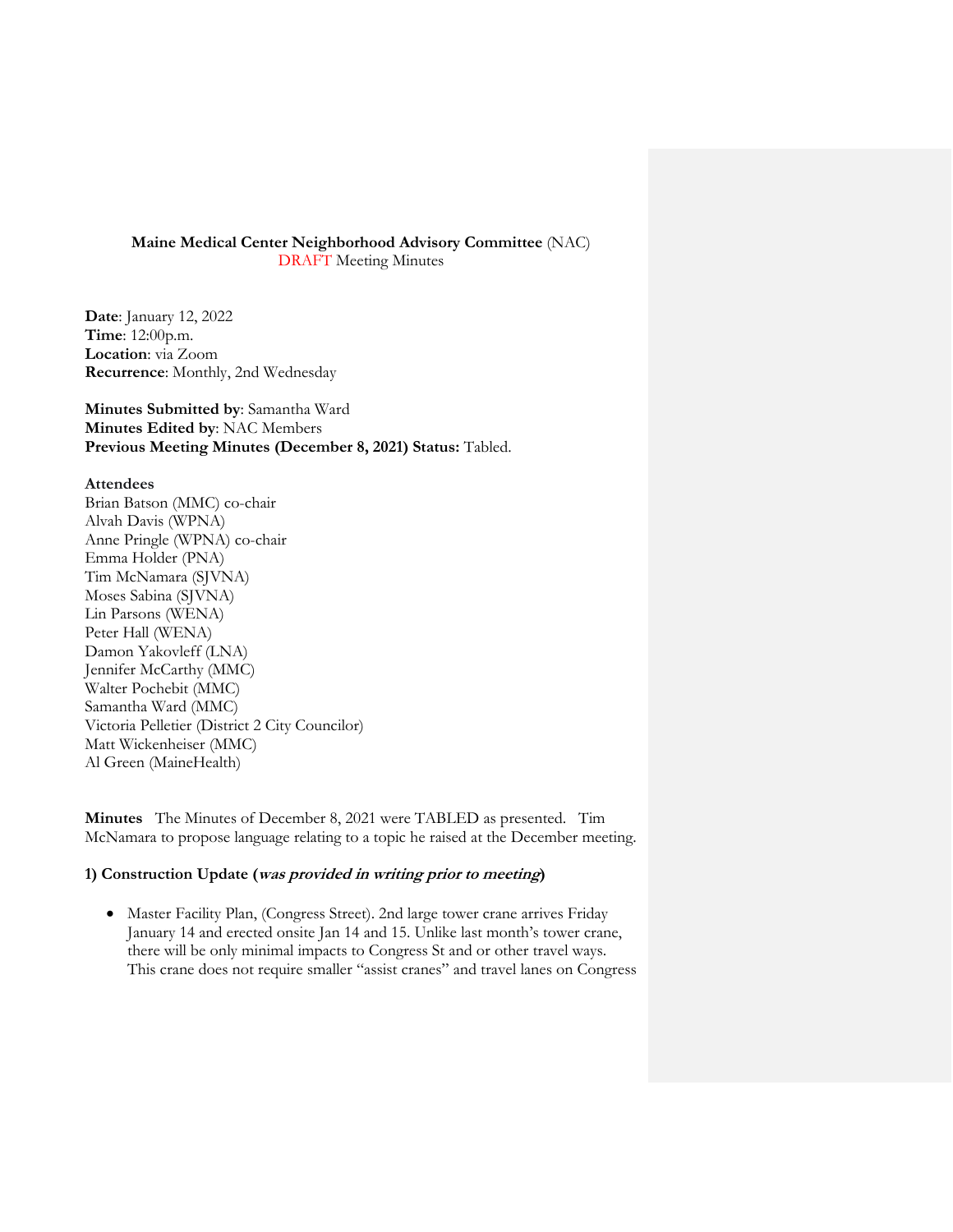will not be impacted, (no lane closures anticipated). There are no other January Project activities scheduled that may impact neighborhoods.

- Pizza Villa Wall Building permit submitted early December…no feedback from city.
- Greyhound Building/ Food Pantry Building Permit application still under city review. City asked for additional design/scope information on HVAC, electrical, plumbing. That information being submitted by MMC architects. No other feedback
- Greater Portland Housing/Recuperative Care Center Renovation work continues, demolition work 95% complete, interior framing underway, mechanical/electrical rough-in underway. Scheduled completion targeted for July.

Discussion Summary: Questions were asked about whether MMC/MH is still moving forward with food pantry in the Greyhound building and is the policing office still included? Yes, but there is a holdup with City approval. Contractor is ready to mobilize within 3-4 weeks of permit approval. The work will take about eight weeks. Greyhound wall/mural is in process with the City as well. SJVNA to be involved in wall/mural decisions. Creative Portland has been contacted and might have some helpful suggestions. Recuperative Care Center offline meeting was held, following the December NAC meeting, and went well, with SJVNA to be involved in further planning discussions.

Action to be taken: Involve SJVNA is discussions about mural process and design. Involve SJVNA in ongoing planning discussions about RCC.

# **2) MMC Update**

Discussion Summary: Jennifer gave an update on MMC census and COVID numbers. People seeking confirmatory testing are overwhelming hospital EDs and urgent cares facilities. Postponement of elective surgeries will have significant financial implications. Federal funding has been helpful in prior pandemic years, but not clear if more money will be forthcoming.

Action to be taken: Various neighborhood associations offered to share locations for confirmatory Covid testing. Translation of this information must be secured – by whom? Councilor Pelletier and others will reach out to the immigrant communities, in particular.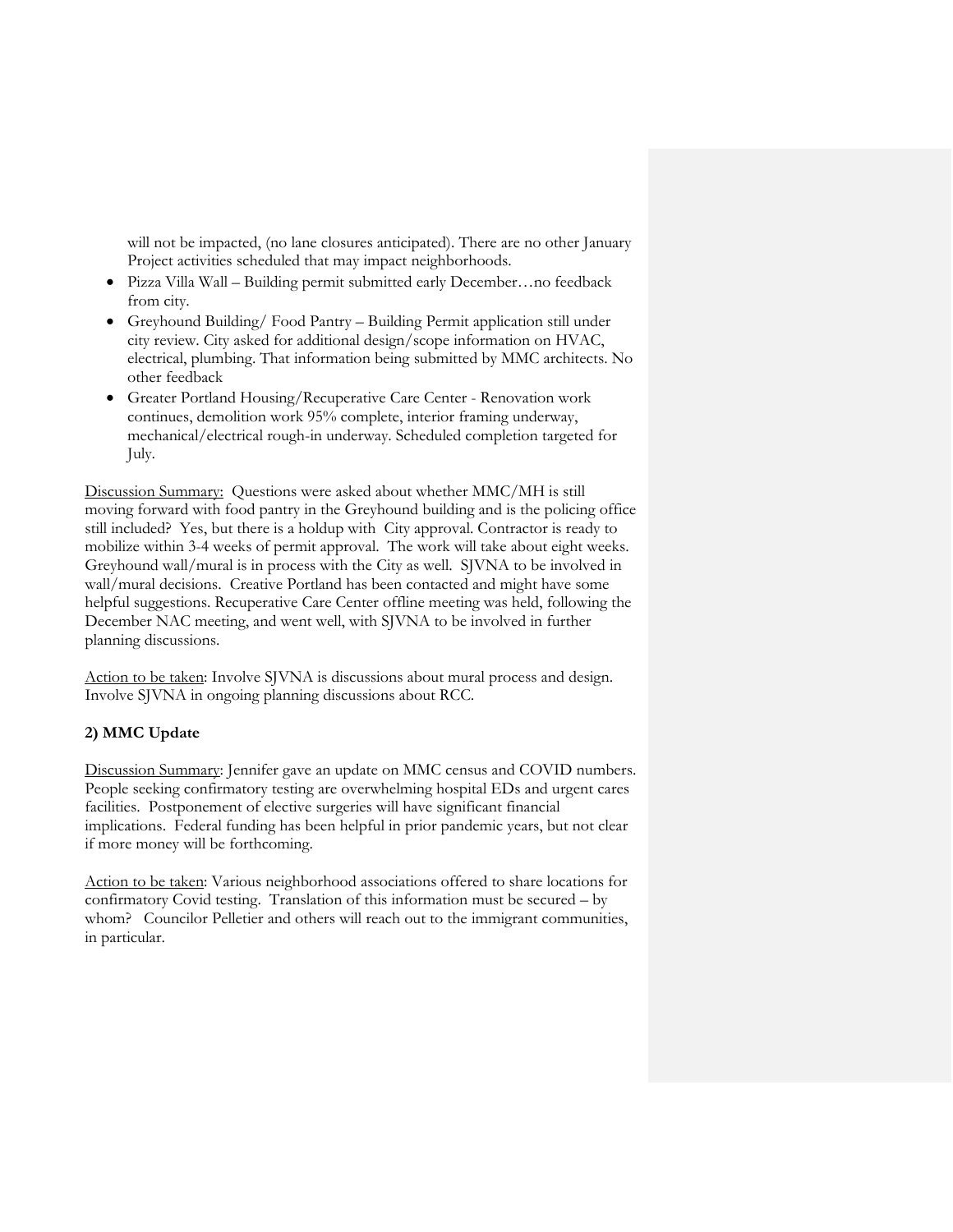FMI: Link to sites offering Covid testing: <https://book.curative.com/search#9/43.661/-70.2549>

### **3) Institutional Overlay Zone (9.22.17) Requirement for NAC**

*Wording from the IOZ, IDP and NAC Charter was provided prior to meeting, with emphasis added:* 

Discussion summary: Key concepts set forth in these documents are: engagement, communication, collaboration, and partnership. Establishing a working relationship that reflects these goals is a work in progress. Establishing mutual trust, transparency, and clarity are key objectives for 2022. Basic questions: "When is the best time for MMC to bring something forward to the NAC? Should an affected neighborhood be contacted first or the NAC?" Jennifer noted that confidentiality agreements and the need for Board review and approval can sometimes affect when it is possible to share information. Opinions were offered on when information should be shared. It was emphasized that the least amount of surprise is helpful. Going first to the individual neighborhoods to foster agreement could be time-saving at the NAC meetings.

Action to be taken: NAC members to bring forward to Jennifer examples of information desired.

### **4) Overview and Purpose of the NAC**

#### *Wording was provided prior to meeting, with emphasis added:*

Discussion summary: Concern was voiced on information not been shared in the past on a timely basis from MMC. Differing expectations of neighborhood associations and MMC need to be reconciled through on-going communication Jennifer provided examples of how/when MMC has shared information in a timely manner; Jennifer also offered that the NAC should bring any ideas forward for future discussion.

Action to be taken: Prior to the next meeting, bring forward to Jennifer any issues for further discussion, either offline or in the full NAC.

#### **5) 2022 Work Plan- Submitted Items (examples)**

*An Annual NAC Work Plan was suggested, with some examples given.*

**Formatted:** Font: (Default) Garamond, 14 pt **Formatted:** Font: (Default) Garamond, 14 pt